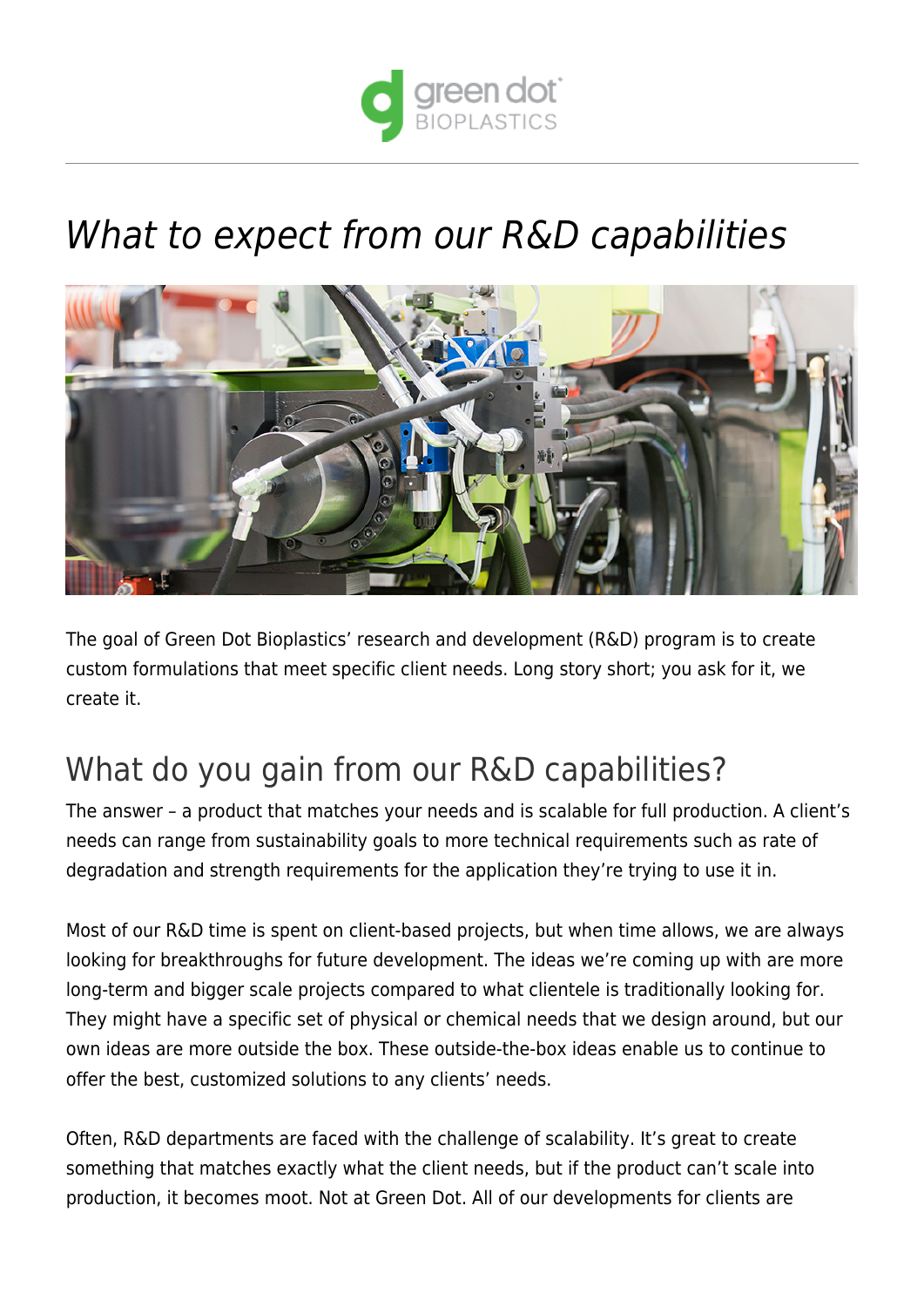scalable into any-sized production.

But how is this common problem not an issue at Green Dot? First and foremost, it has to do with the equipment used. When developing a process, we always try to use the same equipment that is used in production. This enables us to get a feel of how the materials flow through the machinery. Sometimes, equipment doesn't match perfectly so our R&D team spends time at the production facility to document challenges our production team is facing.

The R&D team analyzes the products they create to ensure they can flow through the production equipment. If they don't think an organic filler will flow, the team will run tests before moving forward with production, a departure from many R&D departments. It's a twostep approach – have the right equipment and the knowledge of the full-scale process to choose the right ingredients for each [biocomposite blend](https://www.greendotbioplastics.com/pdf/GDT-bio-vs-traditional.pdf).

## What are some of the achievements of the R&D department?

Within the walls of our R&D department, we've discovered ways of making biodegradable alloys that enable us to encompass a large range of physical properties. For example – biodegradable polymers are typically brittle, but through our research and experimentation, we can now develop biodegradable materials with properties ranging from a flexible elastomer to completely rigid and everything in between while eliminating the brittle tendencies. We've filled the gap between very flexible and very rigid to achieve nearly any physical characteristic you might be looking for.

To accomplish this, we use a wide variety of materials. Our biocomposites use fillers and fibers as reinforcement. Additionally, we can add a number of liquid-based materials to improve flexibility and flowability along with the ability to alloy the polymers together to create a synergistic effect.

## What is the biggest takeaway?

The team at Green Dot has extensive knowledge of available materials that can be used in any given project. Our understanding of how to handle and blend the materials to get the best physical properties in addition to the unique capability of handling organic fibers and fillers gives us advantages in strength and quality of the biocomposites we develop.

Our bioplastics R&D capabilities are part of the equation that positions Green Dot Bioplastics